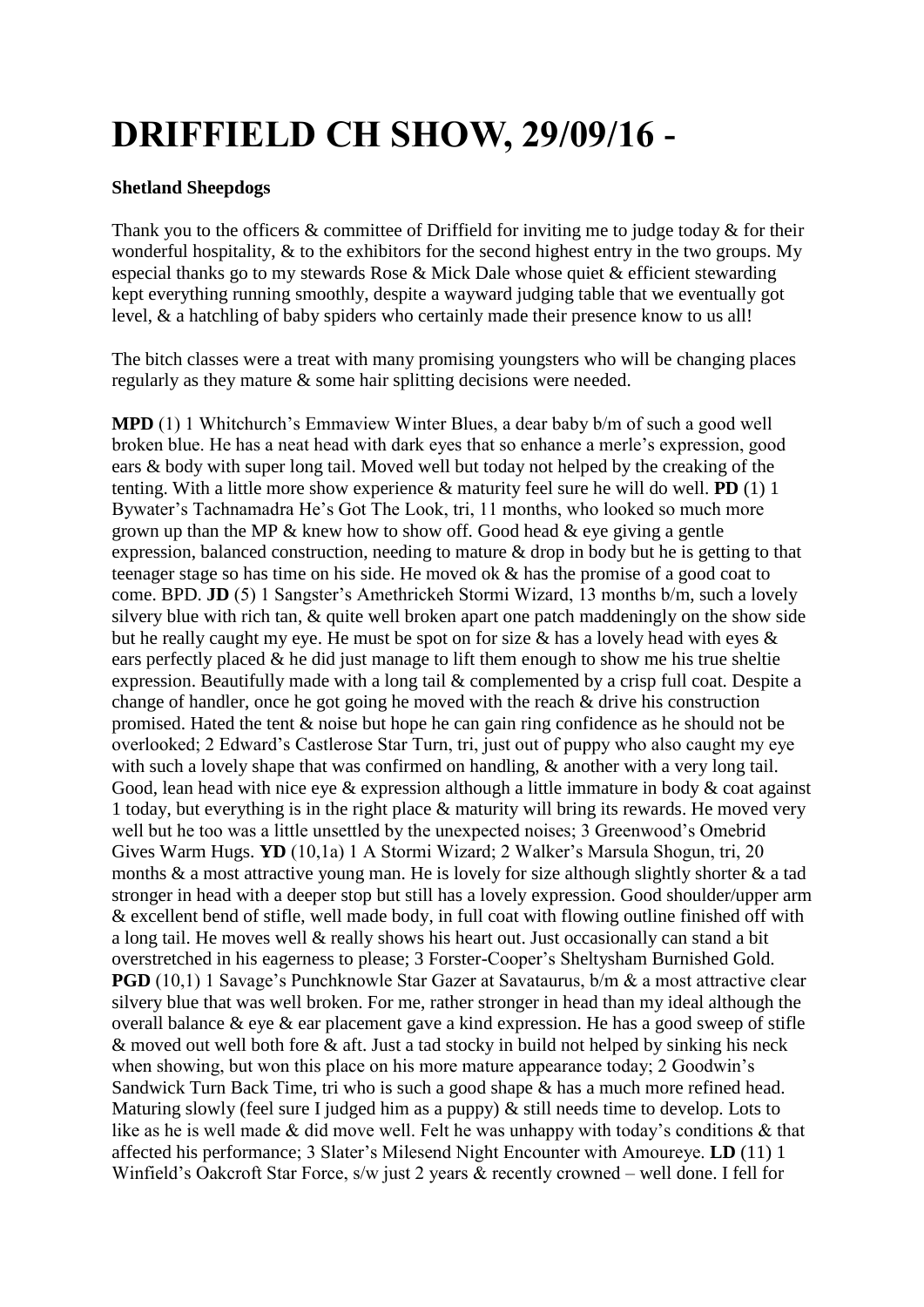this young man as a puppy & he has certainly fulfilled his early promise. Lovely make & shape with a long, lean head, super eyes & ears giving such a merry expression. Moves as his construction suggests with an easy action. As usual shown & presented in smashing coat & condition. Despite my admiration for him, I think his best is still to come  $\&$  he will continue to mature & become very hard to beat. RCC; 2 Ewing's Sommerville Tri Mac Cool, tri who I have also judged before & like enormously. What a pleasure to have two such correctly made dogs in one class. Lovely head with eyes & ears well placed to give such a good expression so hard to achieve on tris. Also in very good coat that enhanced his shape & finished off with a long tail. Today he was not cooperating & gave his owner a hard time being very unsettled, but his quality could not be overlooked; 3 Smith's Orean The Bootlegger. **OD** (11,1) 1 Pierce's Philhope Star Struck, s/w who completely filled my eye. Most lovely long, lean & refined head with perfectly placed eyes & the neatest of ears that he used to show off a true Sheltie expression. Head so well carried on an arched neck leading into well laidback shoulders meeting the upper arm at just the right angle to enable his front legs to stand under his withers. Lovely body with the depth of chest & taper required for freedom of movement in front, complemented by well bent, sweeping stifles  $\&$  so moved like a dream. He moved with an easy, ground covering action that was effortless. Presented in crisp coat that fitted his shape so well. Such class & quality just made my day. CC & BOB; 2 Smith's Orean Top Gun, s/w who at 8 years has not coarsened in any way retaining a lovely lean head proudly carried on a good neck. Super construction that enabled him to move correctly with good forward reach & drive from the rear. He is a gorgeous rich sable colour & was in very good coat & showed quite well but was a little unsettled by the noisy conditions; 3 Goodwin's Ch Highbrook Hot Heir. **GCD** (1) 1 Whitchurch's Sheltisha Light My Fire at Emmaview, tri, alone but a good type with nicely balanced head & well placed eyes & ears. Well made with the desired shoulder/upper arm construction  $\&$  the depth of chest  $\&$  hind angulation needed to move correctly. Shown in good coat & although a bit unsettled it was good to see brains & beauty combined.

**MPB** (9) 1 Mottram's Lanteague Stage Whisper at Lochkaren, s/w who headed this class of promising babies on her more finished appearance. Good head with well placed eyes & neat ears that she used well giving a sweet expression. Needing to mature & drop in body but moved soundly despite the noisy conditions. Today was the most finished in coat so presented a good outline & showed off to advantage. Should have a bright future; 2 Bray's Lianbray Lorelei, also s/w with a lovely head & expression. Like 1, needs to mature & drop in body but a most promising youngster who was also a good mover despite the noisy distractions. Her coat is coming in well  $\&$  she is another to watch for the future; 3 Thomas' Myter Bees Knees. **PB** (8,2) 1 Bray's Shelridge Shantilly Lace at Lianbray, really lovely s/w who, I believe, completed her JW today. She is so well balanced with the sweetest of heads, & super eye placement that just made her expression, & all topped off with the neatest of ears. Good neck, level topline, well angulated front & rear so she moved correctly, good length of tail & beginning to look quite the grown up young lady with a lovely coat that completed the picture. Could not resist her today & wish her well for the future. RCC & BP; 2 Sorockyj & Haine's Padawan All Too Easy, s/w slightly younger but also very promising. Like 1, spot on for size  $\&$  with the same excellent build that enabled her to move out freely  $\&$ well. Lovely head for balance with good eye & earset all combining to give such a kind expression. Just a shade less mature in body & coat but I really liked her & she was unlucky to meet 1 today; 3 Gamble's Balidorn Solitude. **JB** (9,2) 1 Hayhurst's Milesend Sweet Melody at Keycharm, another lovely s/w of great charm & perfect for size. Her head was a dream, so well balanced with eyes & ears just right that gives a gentle expression. She is very well made  $\&$  so sound on the move. Lacking a little in coat today to finish the picture but that